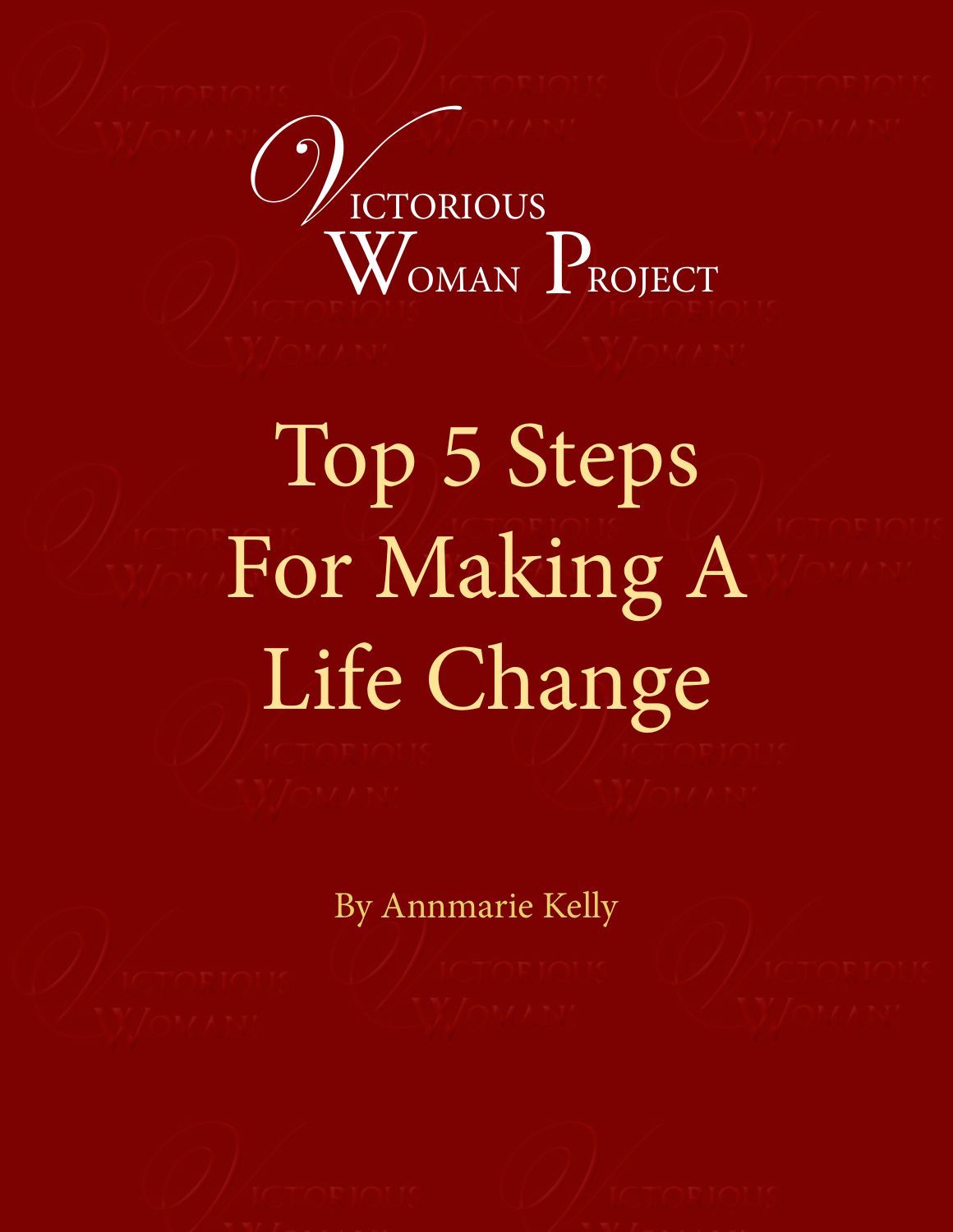### Top 5 Steps To Making A Life Change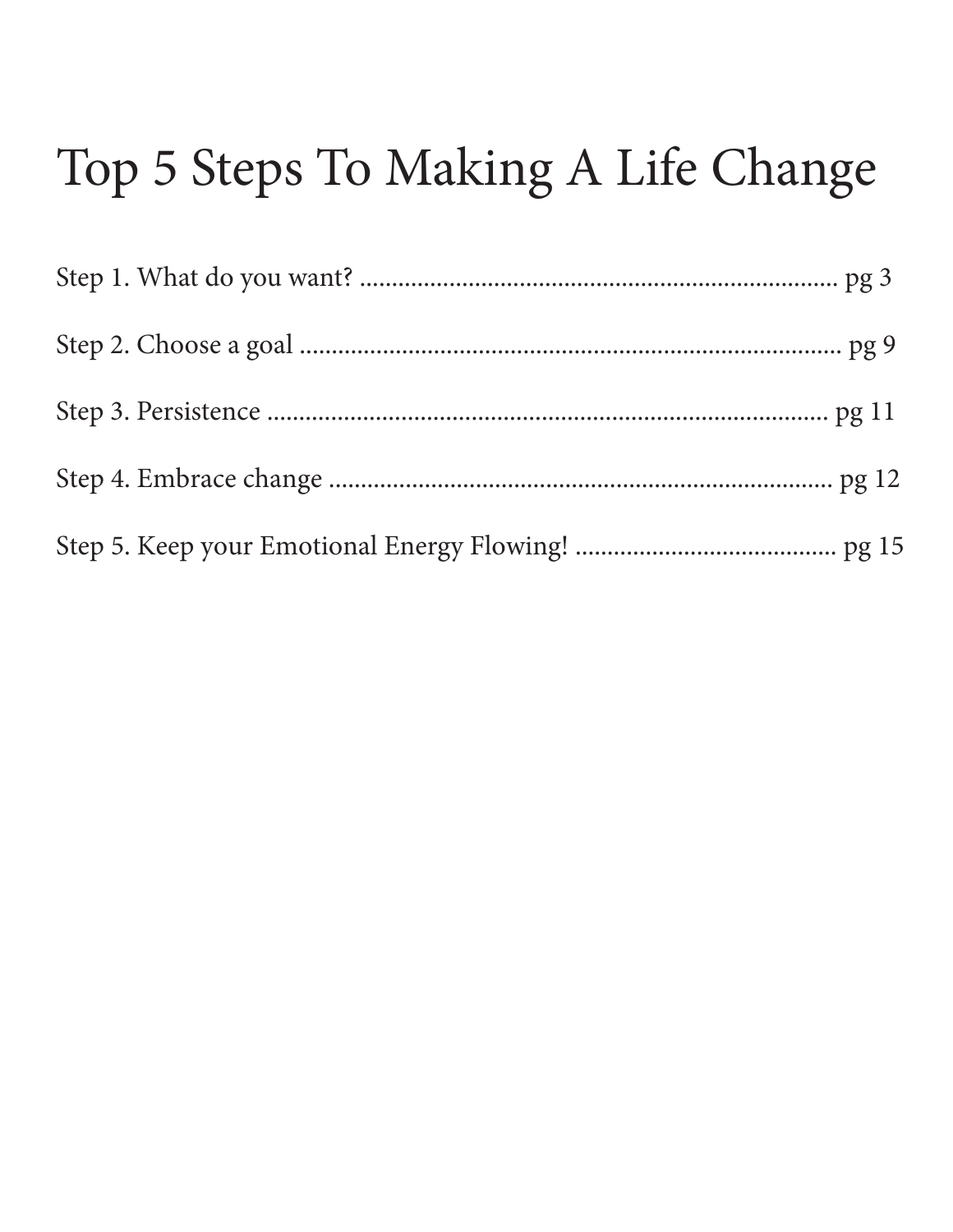# Step 1. What do you want?

It sounds like common sense but knowing what you really want isn't as simple as it seems on the surface. As a "recovering good girl" I know how easy it is to live your life based on someone else's life plan – a parent, a spouse, your social group, even your kids.

If you are like most women, you like to help people and also like approval, so it's fairly effortless to step into the "best supporting" player in your own life. As a result, without even realizing it, you can forget what you really want and what makes you really happy. Where do we start? I suggest values before visions. Examine what is important to you by considering your values and you'll have a better idea of what you really want from life.

### Honoring your Values

Values are beacons of light that guide you and keep you on the right path. Sometimes, what you learned growing up is in conflict with your true values.

For example, your parents or teachers might have taught you to be "good girls" – which probably meant that you should go along and be agreeable. So now, even though you're grown up, when people ask you to do something for them, you probably say 'yes' – even if it steps on something you value – like your honesty, health, independence or self-respect. You might think saying 'yes' when you'd rather say 'no' will avoid rejection or just that it may be good manners. But it can be very destructive to your health. How? When you feel angry, resentful, bitter, etc. on a regular basics, those feelings solidify into attitudes. If those attitudes don't mesh with your values, you create internal conflict. Research has shown that internal conflict and negative/pessimistic attitudes dampen the immune system and leave you vulnerable to disease (dis-ease).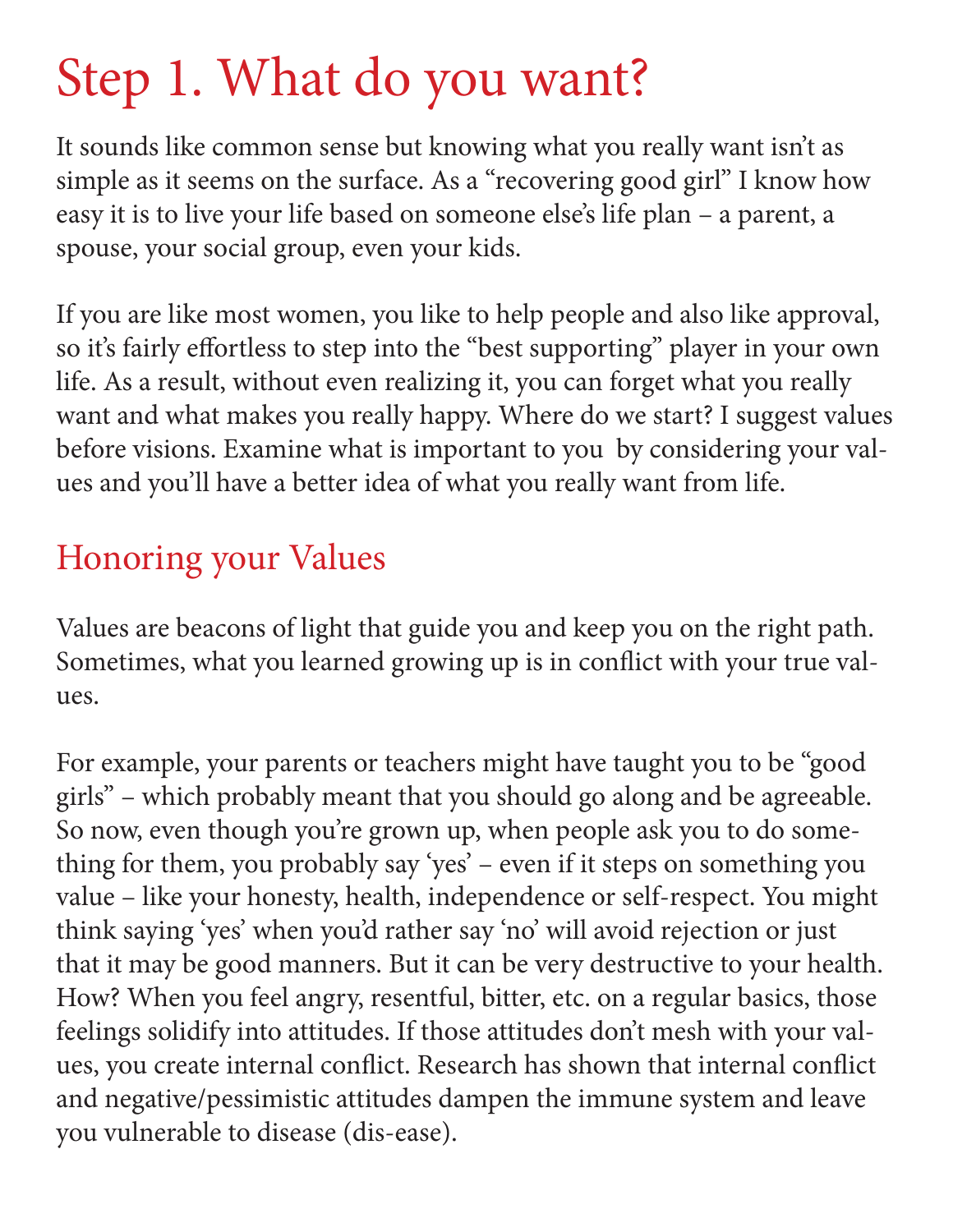From now on, instead of instantly agreeing to requests, take a moment to think about what you can and cannot do. Practice saying, "Let me think about it and I'll get back to you [name a specific time]." OR, suggest a help exchange, that is, you can help them with their project, if they will help you with something you have to do.

If you haven't thought about your true values lately, take some time to think about them. Start by reading through the following list of values. Mark the values which most resonate with you, and then sort your list in order of priority. As you scan the values list below, you may find that while most values have little or no significance to you (and some may even seem negative to you), there are those values that just jump out and call to you, and you feel, "Yes, this value is part of me." This values list is merely a guide. It is lengthy and contains many synonyms but is certainly not exhaustive, so feel free to add unlisted values to your own list as well.

- 1. Abundance
- 2. Acceptance
- 3. Accessibility
- 4. Accomplishment
- 5. Accuracy
- 6. Achievement
- 7. Acknowledgement
- 8. Activeness
- 9. Adaptability
- 10. Adoration
- 11. Adroitness
- 12. Adventure
- 13. Affection
- 14. Affluence
- 15. Aggressiveness
- 16. Agility
- 17. Alertness
- 18. Altruism
- 19. Ambition
- 20. Amusement
- 21. Anticipation
- 22. Appreciation
- 23. Approachability
- 24. Articulacy
- 25. Assertiveness
- 26. Assurance
- 27. Attentiveness
- 28. Attractiveness
- 29. Audacity
- 30. Availability
- 31. Awareness
- 32. Awe
- 33. Balance
- 34. Beauty
- 35. Being the best
- 36. Belonging
- 37. Benevolence
- 38. Bliss
- 39. Boldness
- 40. Bravery
- 41. Brilliance
- 42. Buoyancy
- 43. Calmness
- 44. Camaraderie
- 45. Candor
- 46. Capability
- 47. Care
- 48. Carefulness
- 49. Celebrity
- 50. Certainty
- 51. Challenge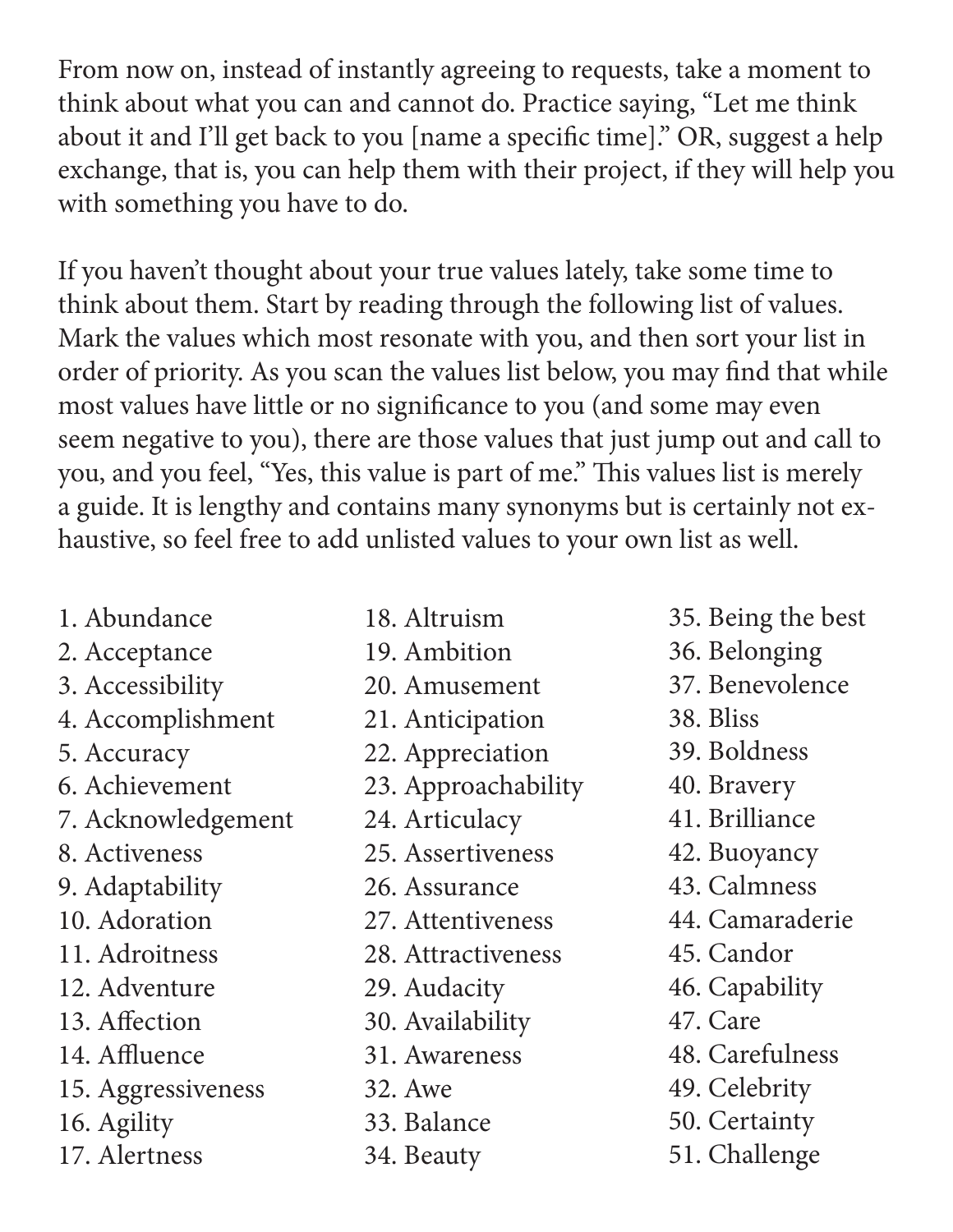52. Charity 53. Charm 54. Chastity 55. Cheerfulness 56. Clarity 57. Cleanliness 58. Clearmindedness 59. Cleverness 60. Closeness 61. Comfort 62. Commitment 63. Compassion 64. Completion 65. Composure 66. Concentration 67. Confidence 68. Conformity 69. Congruency 70. Connection 71. Consciousness 72. Consistency 73. Contentment 74. Continuity 75. Contribution 76. Control 77. Conviction 78. Conviviality 79. Coolness 80. Cooperation 81. Cordiality 82. Correctness 83. Courage

84. Courtesy 85. Craftiness 86. Creativity 87. Credibility 88. Cunning 89. Curiosity 90. Daring 91. Decisiveness 92. Decorum 93. Deference 94. Delight 95. Dependability 96. Depth 97. Desire 98. Determination 99. Devotion 100. Devoutness 101. Dexterity 102. Dignity 103. Diligence 104. Direction 105. Directness 106. Discipline 107. Discovery 108. Discretion 109. Diversity 110. Dominance 111. Dreaming 112. Drive 113. Duty 114. Dynamism 115. Eagerness 116. Economy

117. Ecstasy 118. Education 119. Effectiveness 120. Efficiency 121. Elation 122. Elegance 123. Empathy 124. Encouragement 125. Endurance 126. Energy 127. Enjoyment 128. Entertainment 129. Enthusiasm 130. Excellence 131. Excitement 132. Exhilaration 133. Expectancy 134. Expediency 135. Experience 136. Expertise 137. Exploration 138. Expressiveness 139. Extravagance 140. Extroversion 141. Exuberance 142. Fairness 143. Faith 144. Fame 145. Family 146. Fascination 147. Fashion 148. Fearlessness 149. Ferocity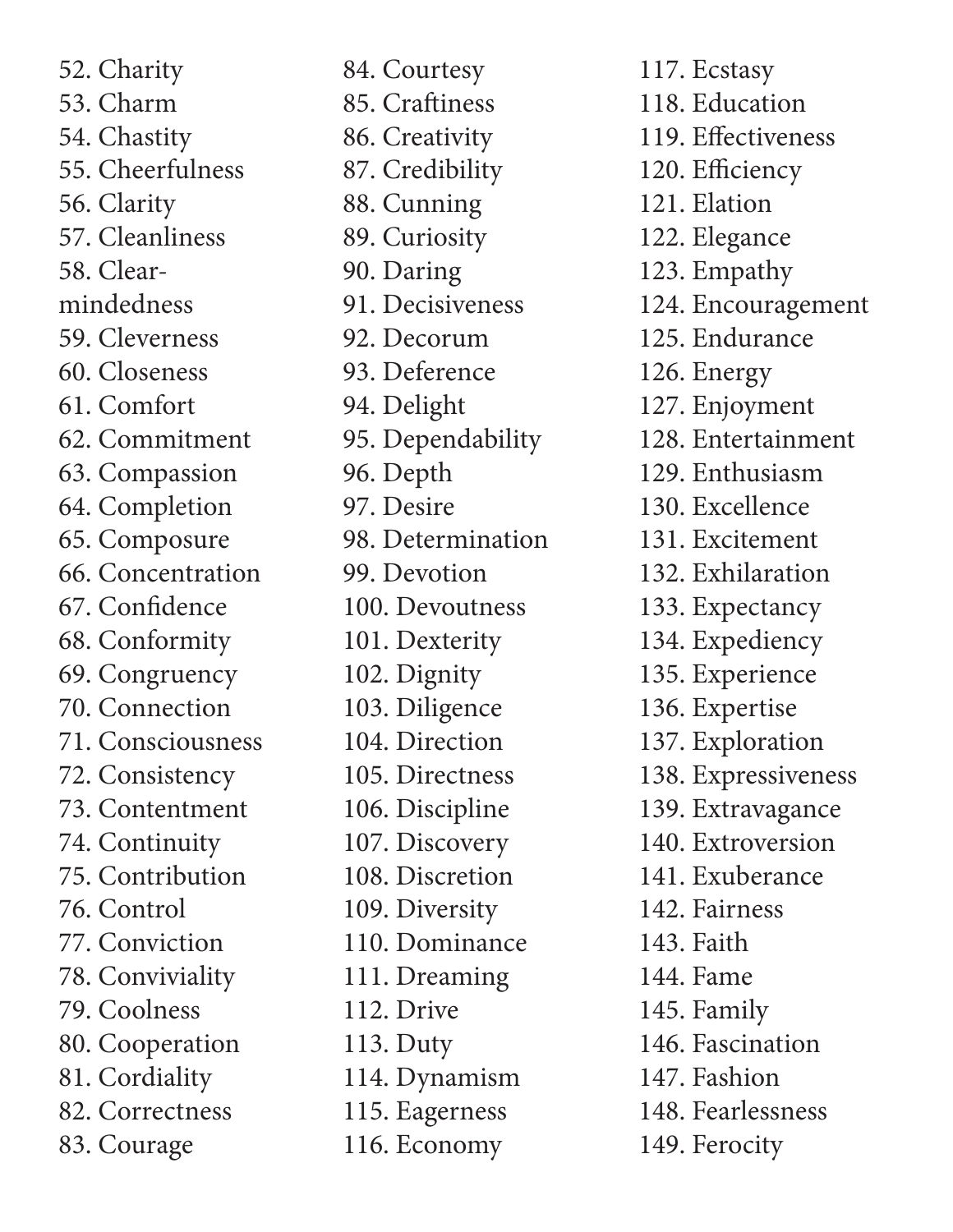150. Fidelity 151. Fierceness 152. Financial independence 153. Firmness 154. Fitness 155. Flexibility 156. Flow 157. Fluency 158. Focus 159. Fortitude 160. Frankness 161. Freedom 162. Friendliness 163. Frugality 164. Fun 165. Gallantry 166. Generosity 167. Gentility 168. Giving 169. Grace 170. Gratitude 171. Gregariousness 172. Growth 173. Guidance 174. Happiness 175. Harmony 176. Health 177. Heart 178. Helpfulness 179. Heroism 180. Holiness 181. Honesty

182. Honor 183. Hopefulness 184. Hospitality 185. Humility 186. Humor 187. Hygiene 188. Imagination 189. Impact 190. Impartiality 191. Independence 192. Industry 193. Ingenuity 194. Inquisitiveness 195. Insightfulness 196. Inspiration 197. Integrity 198. Intelligence 199.Intensity 200. Intimacy 201. Intrepidness 202. Introversion 203. Intuition 204. Intuitiveness 205. Inventiveness 206. Investing 207. Joy 208. Judiciousness 209. Justice 210. Keenness 211. Kindness 212. Knowledge 213. Leadership 214. Learning

215. Liberation 216. Liberty 217. Liveliness 218. Logic 219. Longevity 220. Love 221. Loyalty 222. Majesty 223. Making a difference 224. Mastery 225. Maturity 226. Meekness 227. Mellowness 228. Meticulousness 229. Mindfulness 230. Modesty 231. Motivation 232. Mysteriousness 233. Neatness 234. Nerve 235. Obedience 236. Openmindedness 237. Openness 238. Optimism 239. Order 240. Organization 241. Originality 242. Outlandishness 243. Outrageousness 244. Passion 245. Peace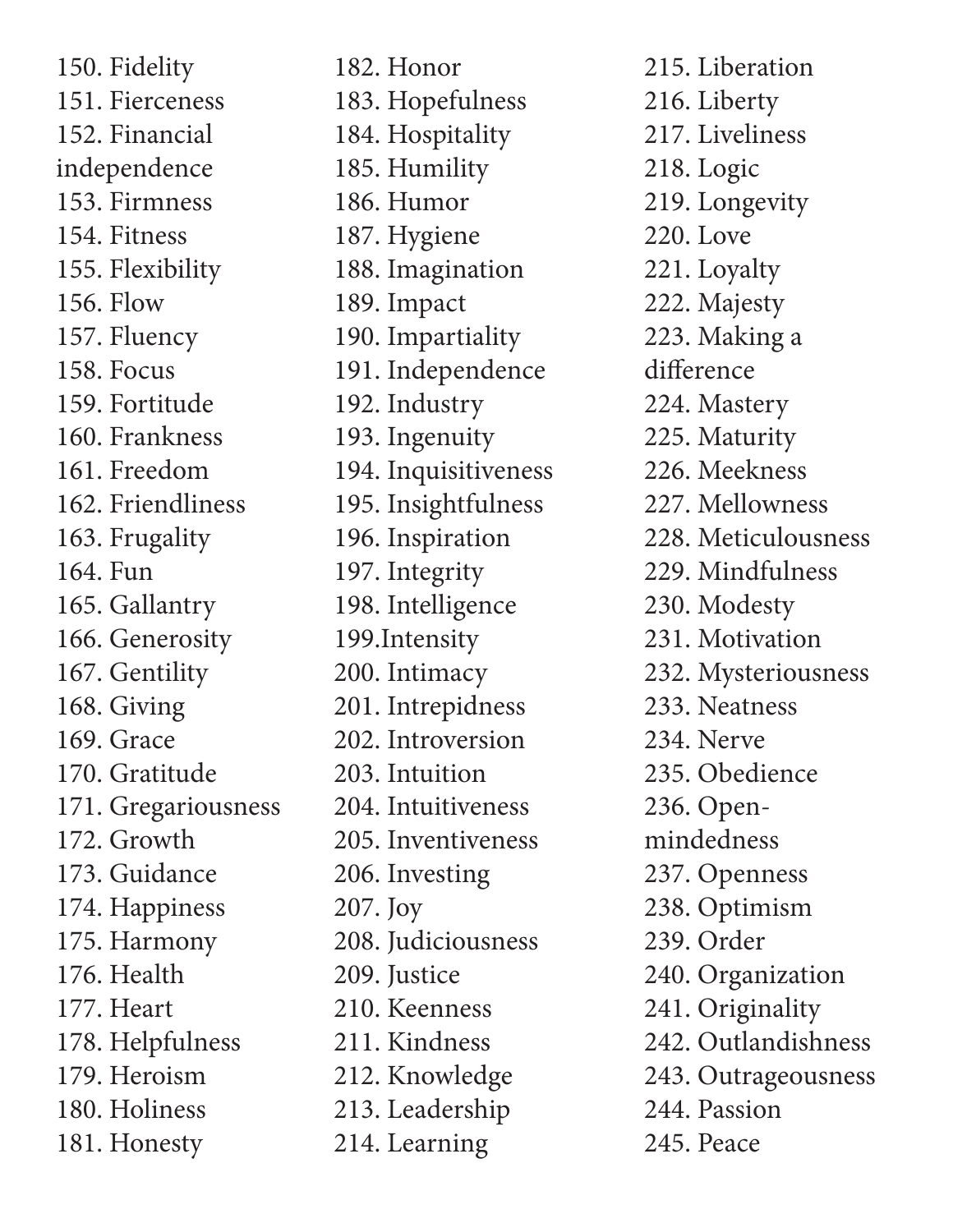246. Perceptiveness 247. Perfection 248. Perkiness 249. Perseverance 250. Persistence 251. Persuasiveness 252. Philanthropy 253. Piety 254. Playfulness 255. Pleasantness 256. Pleasure 257. Poise 258. Polish 259. Popularity 260. Potency 261. Power 262. Practicality 263. Pragmatism 264. Precision 265. Preparedness 266. Presence 267. Privacy 268. Proactivity 269. Professionalism 270. Prosperity 271. Prudence 272. Punctuality 273. Purity 274. Realism 275. Reason 276. Reasonableness 277. Recognition 278. Recreation

279. Refinement 280. Reflection 281. Relaxation 282. Reliability 283. Religiousness 284. Resilience 285. Resolution 286. Resolve 287. Resourcefulness 288. Respect 289. Rest 290. Restraint 291. Reverence 292. Richness 293. Rigor 294. Sacredness 295. Sacrifice 296. Sagacity 297. Saintliness 298. Sanguinity 299. Satisfaction 300. Security 301. Self-control 302. Selflessness 303. Self-reliance 304. Sensitivity 305. Sensuality 306. Serenity 307. Service 308. Sexuality 309. Sharing 310. Shrewdness 311. Significance

312. Silence 313. Silliness 314. Simplicity 315. Sincerity 316. Skillfulness 317. Solidarity 318. Solitude 319. Soundness 320. Speed 321. Spirit 322. Spirituality 323. Spontaneity 324. Spunk 325. Stability 326. Stealth 327. Stillness 328. Strength 329. Structure 330. Success 331. Support 332. Supremacy 333. Surprise 334. Sympathy 335. Synergy 336. Teamwork 337. Temperance 338. Thankfulness 339. Thoroughness 340. Thoughtfulness 341. Thrift 342. Tidiness 343. Timeliness 344. Traditionalism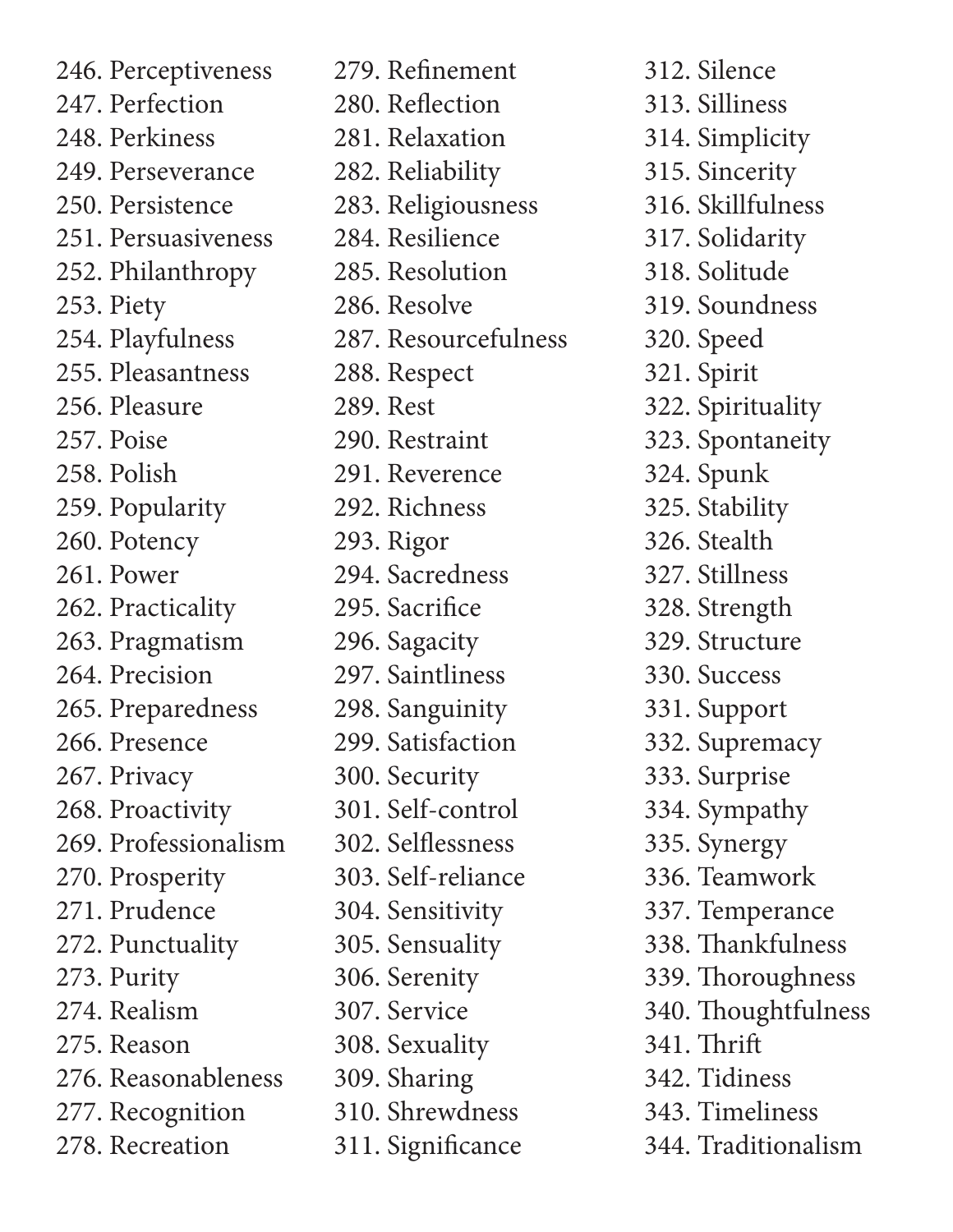345. Tranquility 346. Transcendence 347. Trust 348. Trustworthiness 349. Truth 350. Understanding 351. Unflappability 352. Uniqueness 353. Unity 354. Usefulness 355. Utility 356. Valor 357. Variety 358. Victory 359. Vigor 360. Virtue 361. Vision 362. Vitality 363. Vivacity 364. Warmth 365. Watchfulness 366. Wealth 367. Willfulness 368. Willingness 369. Winning 370. Wisdom 371. Wittiness 372. Wonder 373. Youthfulness 374. Zeal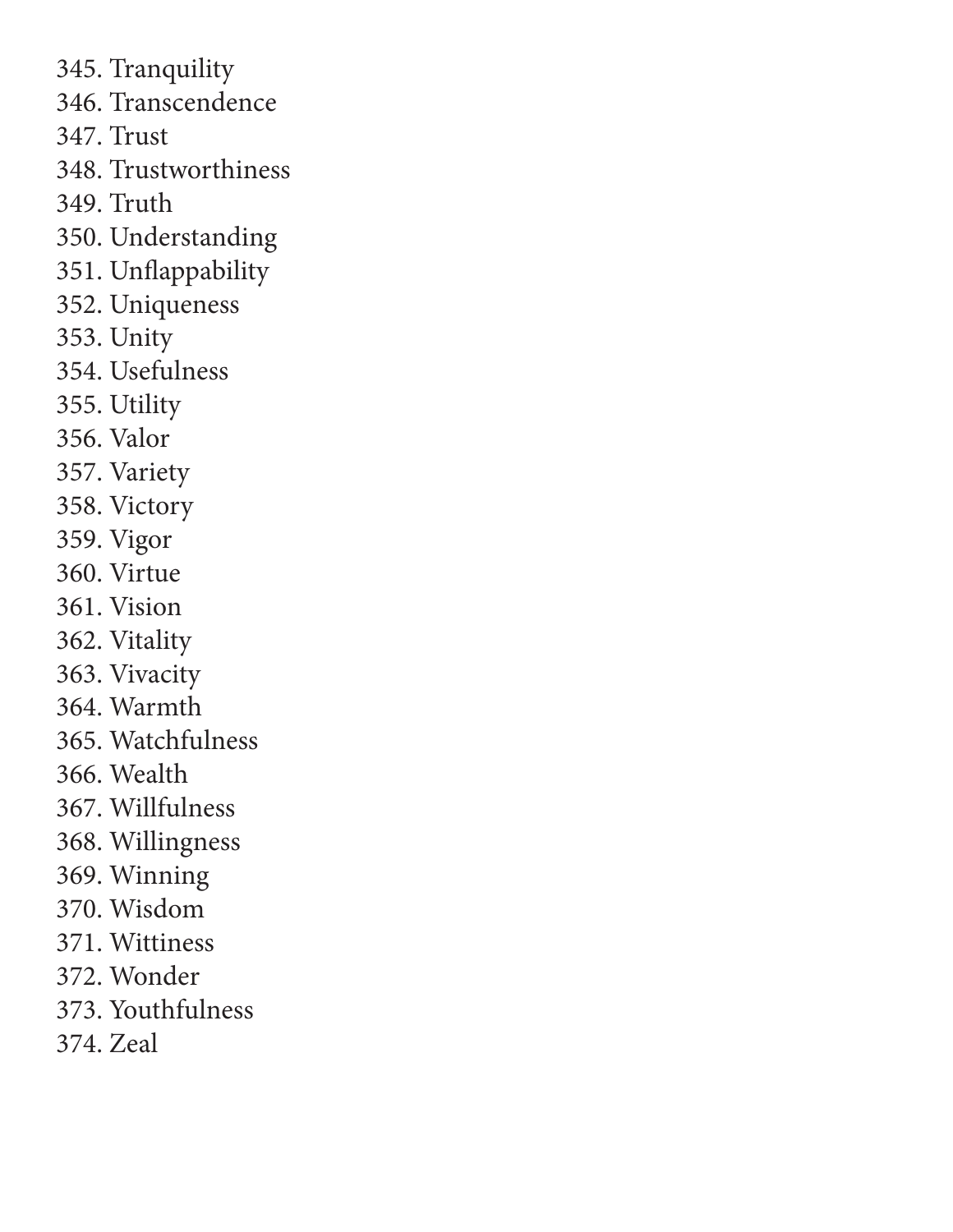### Step 2. Choose A Goal

Once you have a good sense of your top five values, put together a vision board. Go through magazines to find pictures you like and cut them out. Vision Boards often help you clarify your desires into themes, like peace or prosperity, or into specific activities, like skiing or enjoying the beach. My first Vision Board was what I call a "lifestyle" board and it included pictures of success, travel, home furnishing, clothes and romance.

In my Vision Board webinar, I explain how Vision Boards work. Basically, even just the process of creating a Vision Board tickles the Law of Attraction. Using a Vision Board regularly magnifies that Law.

From a Vision Board, you can make a list of goals and put them in order of priorities.

When you finish the Vision Board, and choose a goal(s), make sure each goal is SMART:

> **S**pecific **M**otivational **A**ctionalable, **R**ealistic, **T**ime-Specific.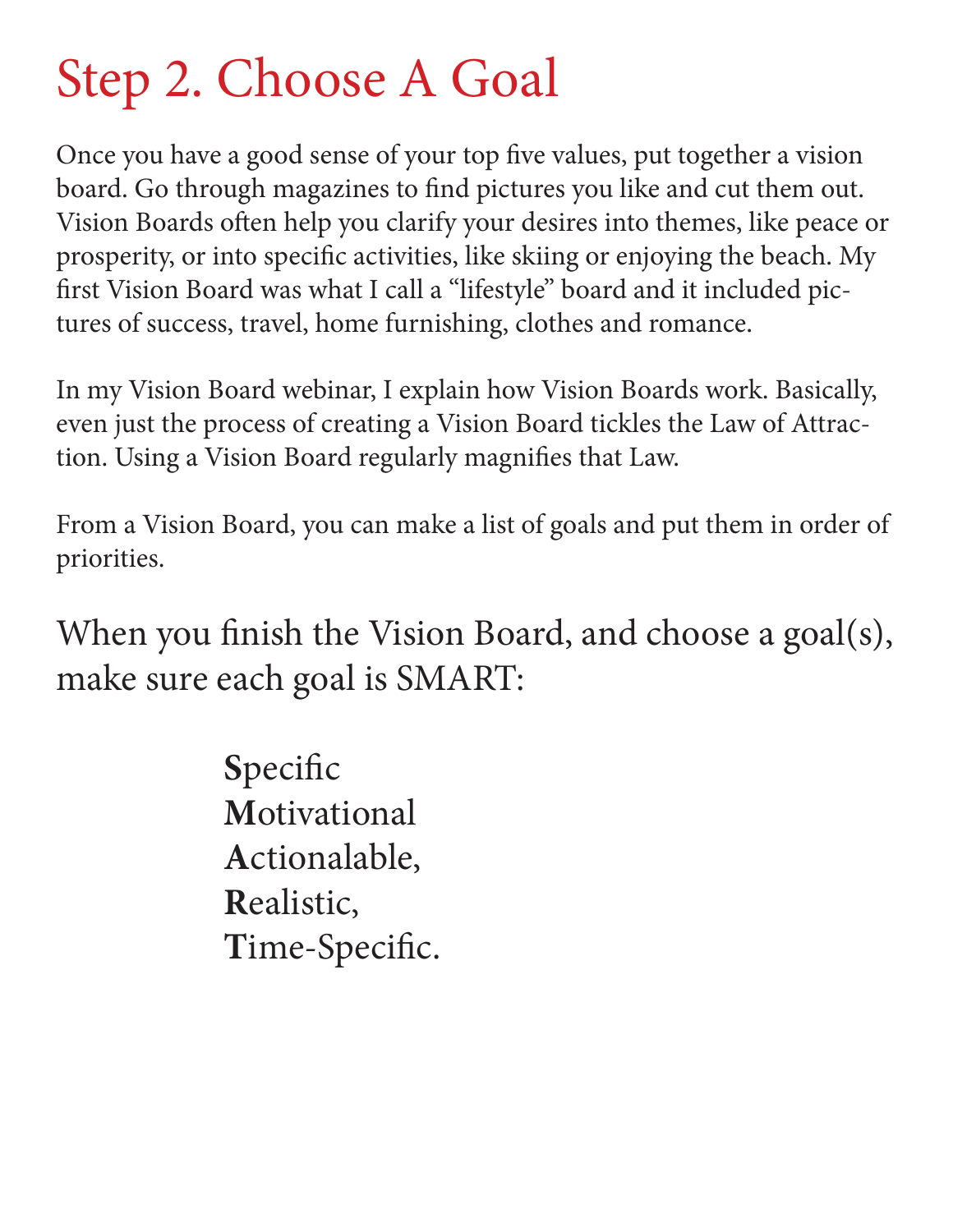### Specific

You need to know exactly the direction you want to go. Avoid giving yourself nebulous words. Instead of "more" money, be specific: \$10,000 more or 10% more than last year. This is the "who-what-when-where" of your dream.

#### Motivational

When you write down all the things you'll get when you achieve this goal want this, make sure those things really excite you. When obstacles come your way (and they will!), you need to look at this list to remind yourself why your really want it. Those are the things (reasons/benefits) that will keep you going! This is the "why" of your dream.

#### Actionable

 If your goal isn't really actionable, you won't be able to make a plan or your plan will be disorganized or somehow meaningless. For example, one woman from a past class said her goal was to move to Arizona. Yet every time we talked about it, she had more reasons for not achieving that goal for achieving it. She didn't want to leave her grandkids, she didn't want to do the work of putting her house on the market, etc. Each time we talked about taking action, she had her reasons (and those reasons became excuses). Her goal wasn't one she was willing to act on. So it wasn't actionable, at least not at that time.

This step is important because it paves the way for the "how" of your dream.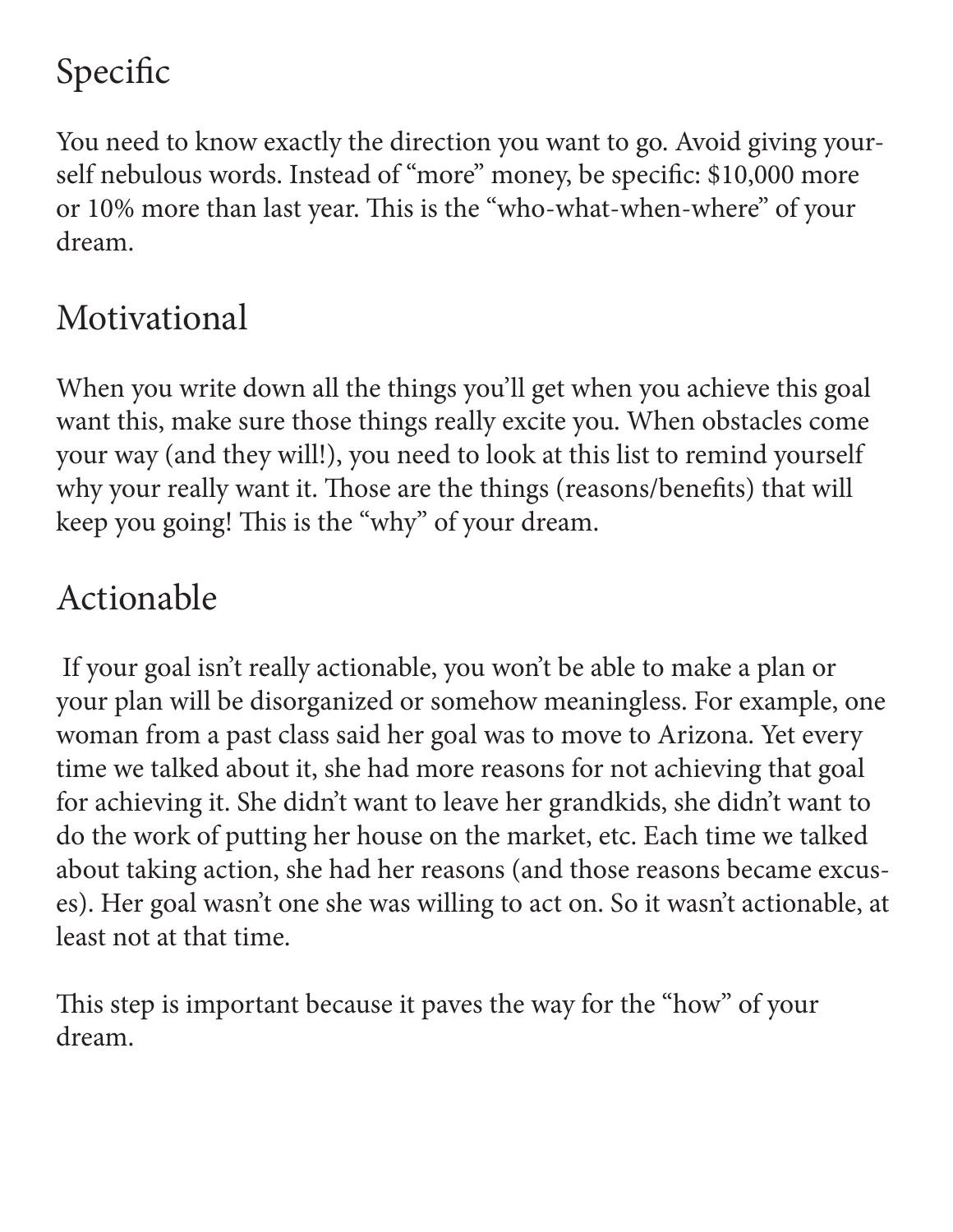#### Results-focused

This one is about the end-game instead of day-to-day activities. It helps you think in terms of priorities and remember to evaluate your overall performance instead of everyday successes and failures.

#### Time-specific

Give your goal an end-date. This one reminds you to get off your duff and get moving.

# Step 3. Persistence

Persistence is finding what isn't working and not doing it anymore. But, as Seth Godin says (see the Secret to Persistence), it's about focusing on the goal and changing what you are doing to achieve it. But change, even when you know it has to happen, isn't easy. That's where your victory comes into play. Victory is in the persistent stretches you make our of your comfort zone.

#### Here's what you need to do:

- Figure out what isn't working
- -Take responsibility for it
- Choose something better another process or direction; mastermind with your mentor or trusted colleagues
- Make a plan for implementation
- Take consistent action toward the goal and the greater, fuller expression of who you really are

#### **Persistence, like victory, isn't for sissies!**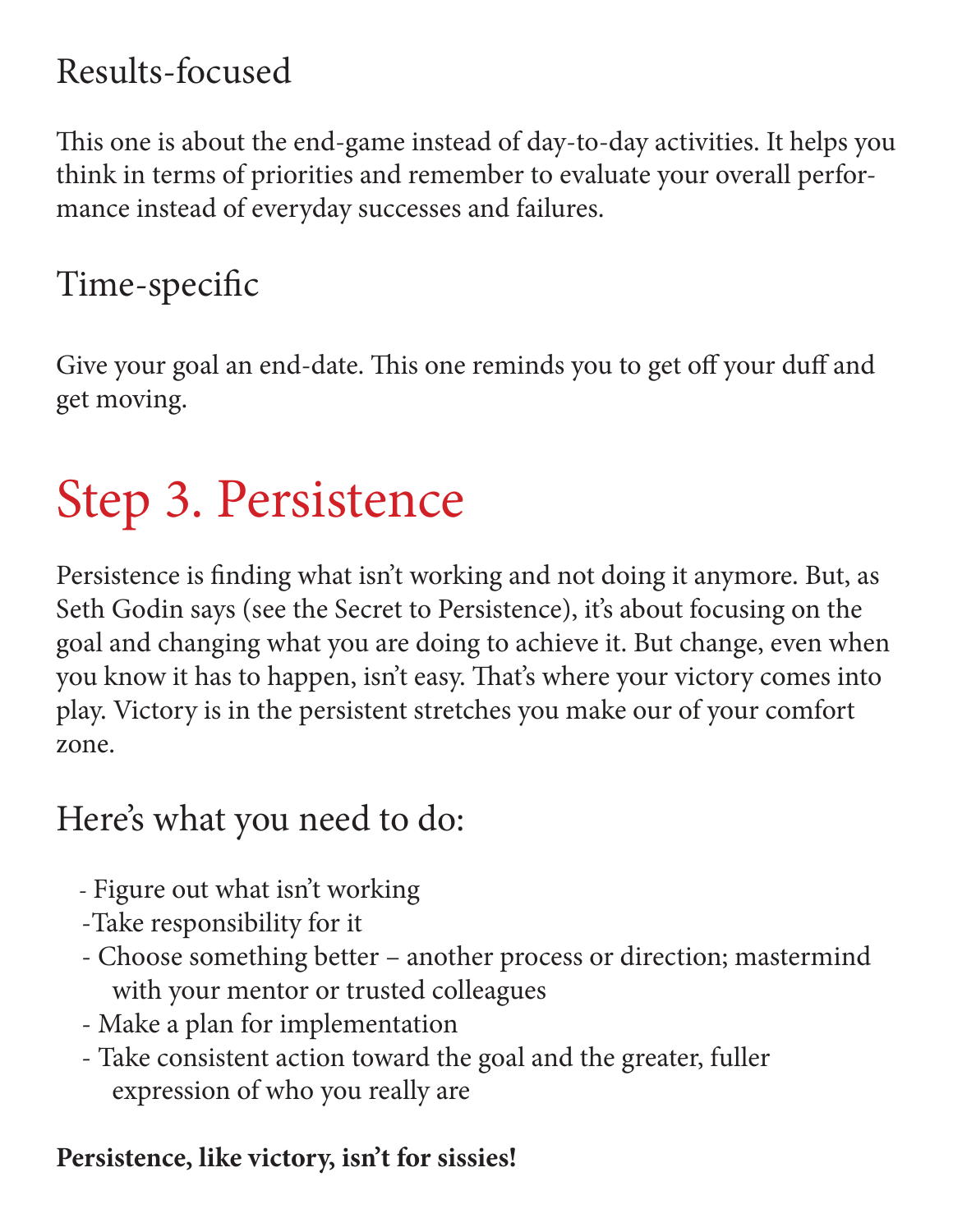#### Your Victory Challenge:

#### **What isn't working in your life right now?**

 Are you unhappy in your job or relationship or with yourself? What do you want different?

#### **Are you lacking focus?**

 So many of us have a goal but we have only a vague sense of what it is and how it will improve our lives? Get really clear.

#### **Are you trying to do too many things?**

 You cannot be all things to all people, and when you try, you are nothing to yourSELF. Multitasking is no badge of honor, so give it up!

#### **Are your efforts scattered?**

 How many projects have you started the left them halfway through? If you're anything like me, it happens a lot – you are a mufti-faceted woman who is capable and competent in many areas.

# Step 4. Embrace Change

Some people would rather die than change. I think some people do. In Victorious Woman! I tell you about Annie, a woman I met after she was diagnosed with cancer. She was a fun lady who wanted to open a bridal shop. Unfortunately no one – not her spouse or children or friends – supported her dream. Rather than change anything in her life that would help her take steps in that direction, Annie chose to refuse any kind of treatment. I saw Annie right up until the day before she died. She was only 62.

If you always do what you've always done, you'll always get what you've already got. Nothing will happen differently without change.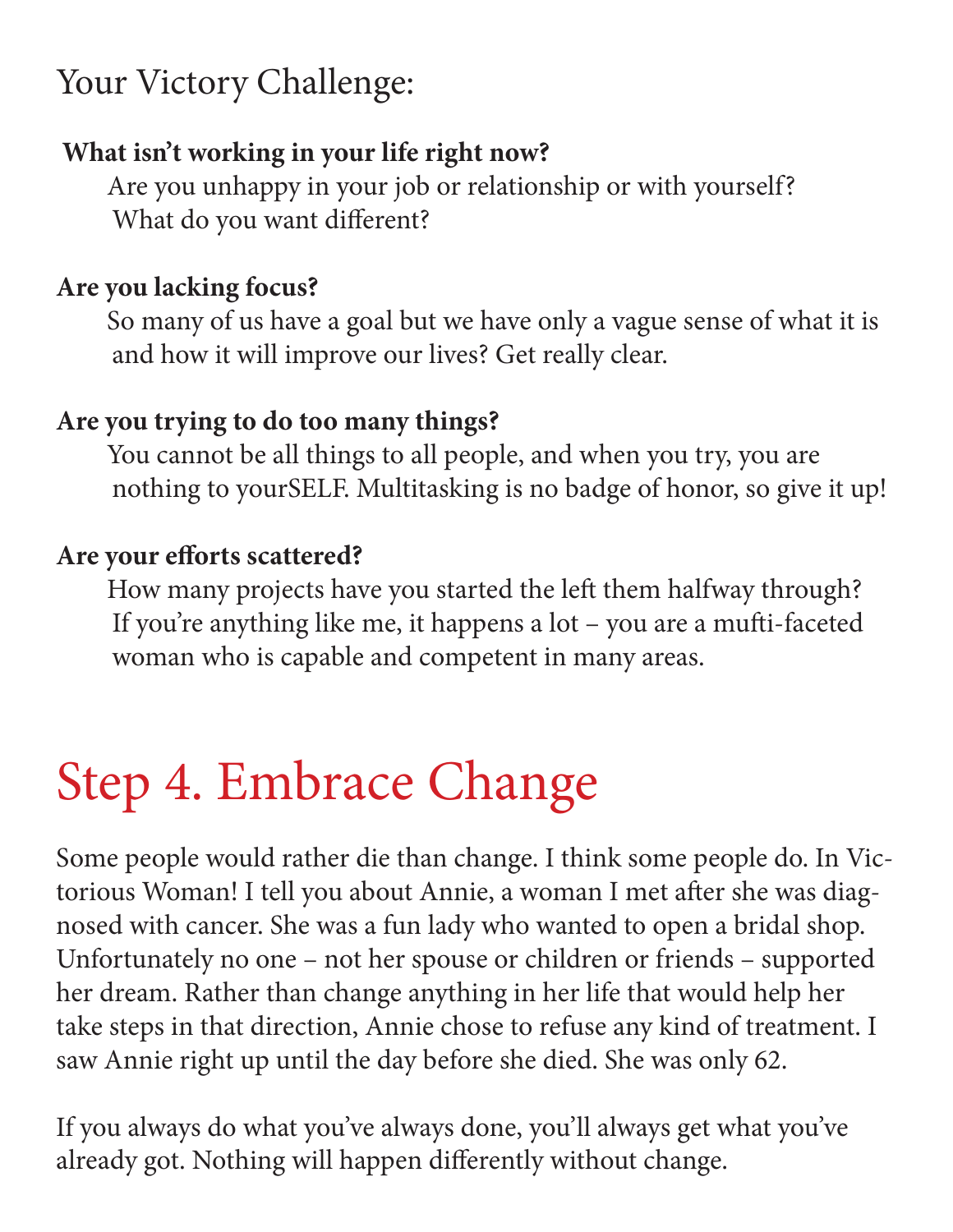Here are two things you can do to embrace change, whether you choose it or it chooses you:

### 1- Remind yourself of past changes and how you managed them successfully.

After my mom died, I was busy with the funeral, clearing out her apartment, the will, etc. Then that was done. On the next Monday, I planned to work in my home office. But instead I found myself watching Law and Order Criminal Intent…at 10 am…and it was a show I'd seen at least twice. I thought, "This isn't good. Something's wrong."

But the next day, and the next, instead of working, I found myself doing the same thing. By the third day, when I was immersed in the Steve Wilkos Show, I was pretty worried and started to question myself.

Then, all of a sudden, I remembered a time when I was laid off from a job and felt the same way. "Ha!" I said as I realized, "I recognize this feeling. For these past few years my job was caregiving and now I've sort of been laid-off." As soon as I recognized it, my energy changed. It wasn't long before I was back to work and handling my grief appropriately.

You've handled change before and done it well. OK, maybe not every time, but you don't need to focus on your weaker times. You DO NEED to focus on the times when you were strong and successful. And when you remember, jot it down in your Victory Journal – so it's there when you need it another time.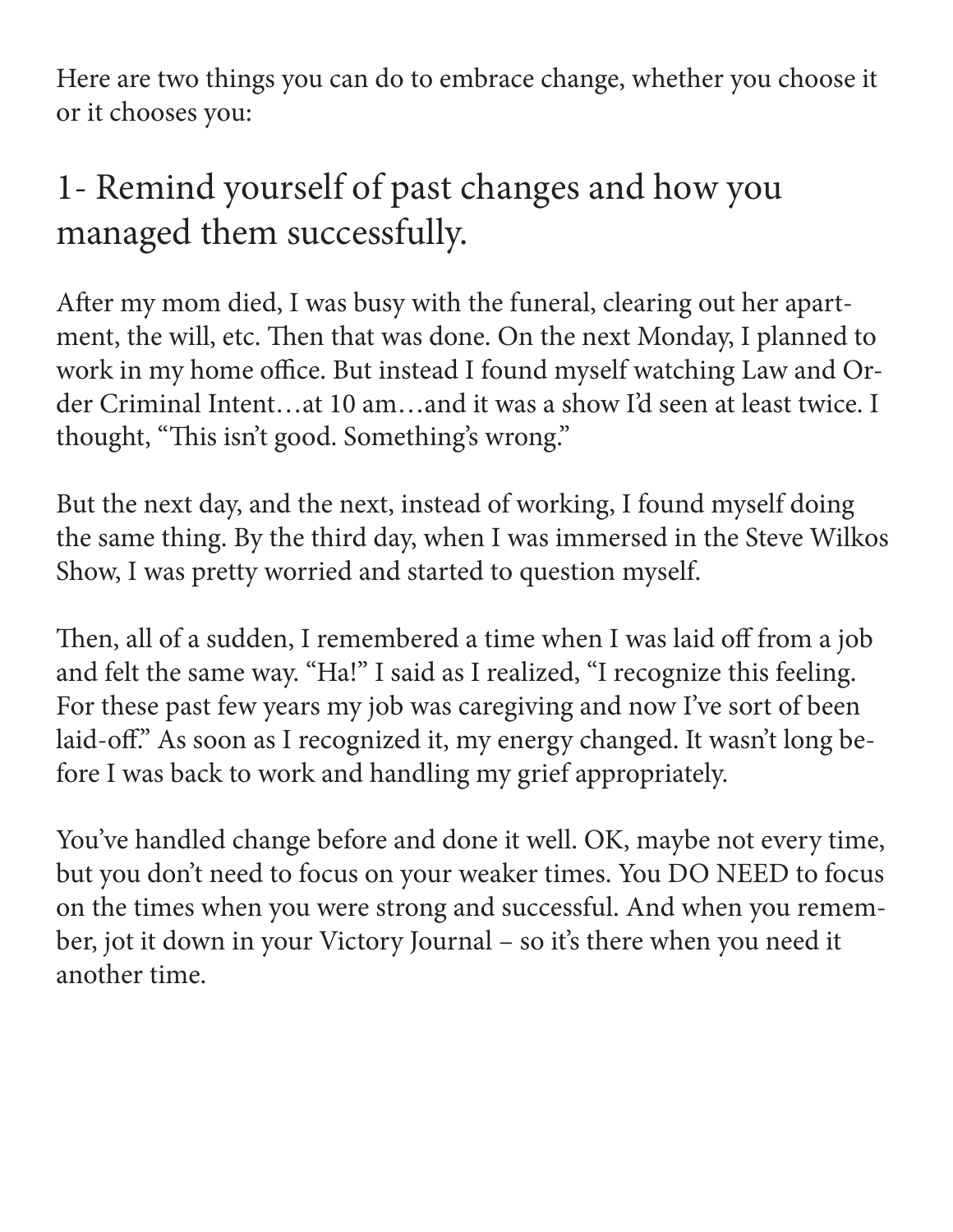2 - Take time to process the change and look for the personal motivation that enables you to take personal responsibility for the change.

Find the thing that is good – even when it seems impossible.

In 2009, my neighbor's spouse and mother both passed away during Christmas week, both unexpectedly and within a few days of each other. She was naturally shocked and devastated.

From the very first days, the one thing she focused on was that she had to get through the first year. She knew if she did that, one day at a time, she'd find her way again. It was an odd way to motivate herself, but even when she spent days in bed trying to wrap her head around the stunning changes in her life, she kept telling herself that all she had to do it get through the next 12 months, then it was 11 months, then through Valentine's Day, etc. Next she made herself go back to work, and because the nights were her worst times, found an 11pm-7am job. During the day she'd go to the senior center, play cards and have lunch. After nine months, she was able to work a day job and by then she only had 3 months to go. And by the time of the first

Last year she got married to a guy she met at the senior center.

Remember: change doesn't guarantee success but success won't happen if you don't change something. I'll repeat the adage I started this month's theme with: If you always do what you've always done, you'll continue to get what you already got." And humorist Will Rogers said, "Even if you're on the right track, you'll get run over if you just sit there."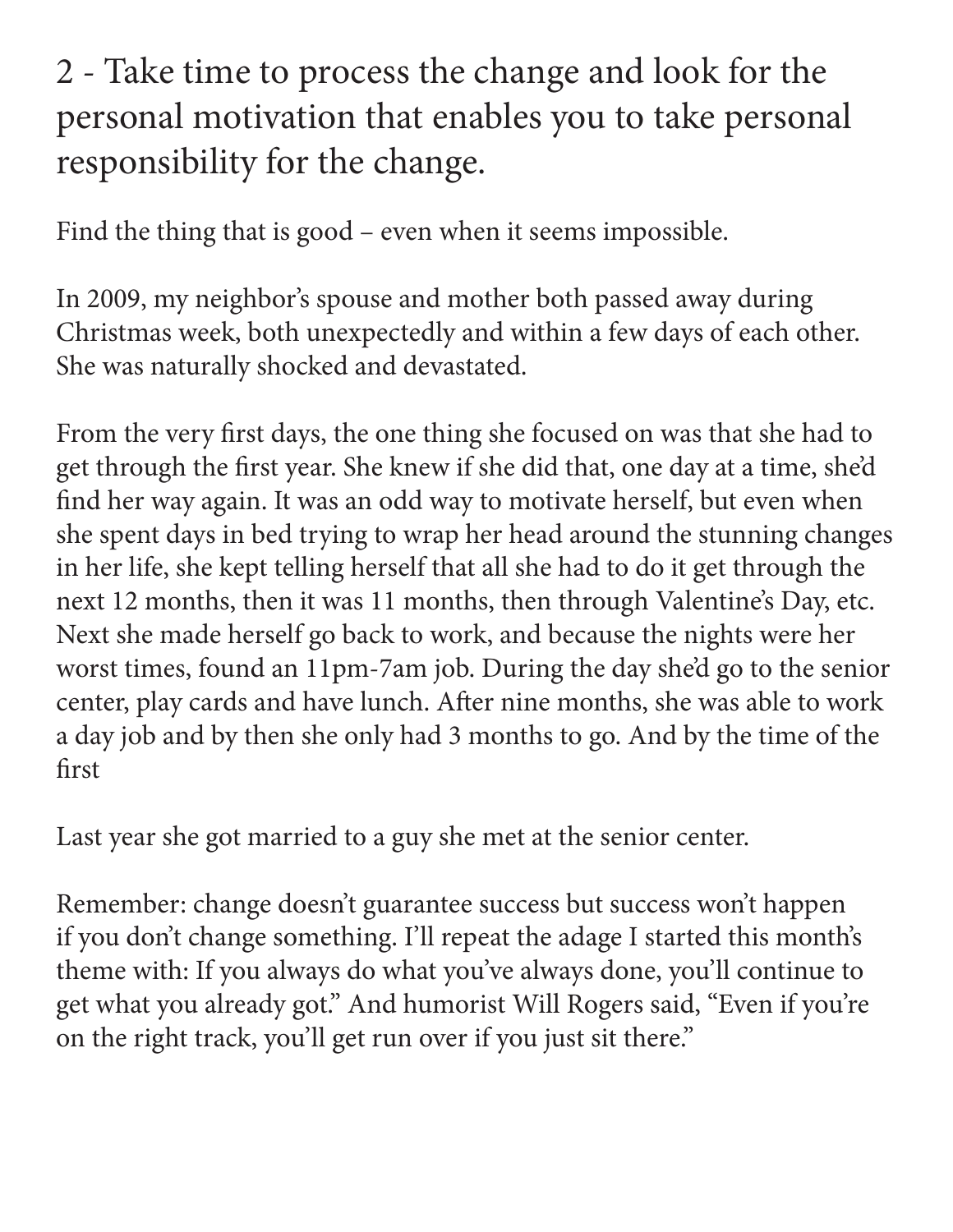# Step 5. Keep you emotional energy flowing!

Are you living an inspired life? Or are you treading water in a sea of overcare – and on your way to a drowning burnout? If you're like most women, it's the latter – and now is a good time to make that change.

Mira Kirshenbaum, author of The Emotional Energy Factor, explains, "Just as physical energy comes from diet, exercise and rest, emotional energy comes from the ways you take care of yourself emotionally — living in a way that makes you feel inspired, hopeful, self-confident, playful, loving and in touch with what you care about most." Are you doing that? If you aren't, how can you jazz up your life if you don't have the emotional energy? Here are three ways to re-ignite your emotional energy:

#### 1 – Give up multi-tasking.

Multi-tasking is a way of life for most women. You try to do so many things at once and, when you don't, you feel as though you're letting someone down. The problem with doing that is you always have three-foureight things on your mind which makes you feel constantly stressed. That constant stress sucks up your emotional energy. Not only are you cheating yourself out of your life, but many times that feeling of being always-overwhelmed leads to depression.

Can you stop? Yes! But if you're a constant multi-tasker and can't go cold-turkey. How do you break the multi-tasking habit?

Start small. Pan to do give up multi-tasking just one day a week. For just one day a week, do one thing at a time. If you are talking to your friend on the phone, do just that – instead of talking while you're straightening up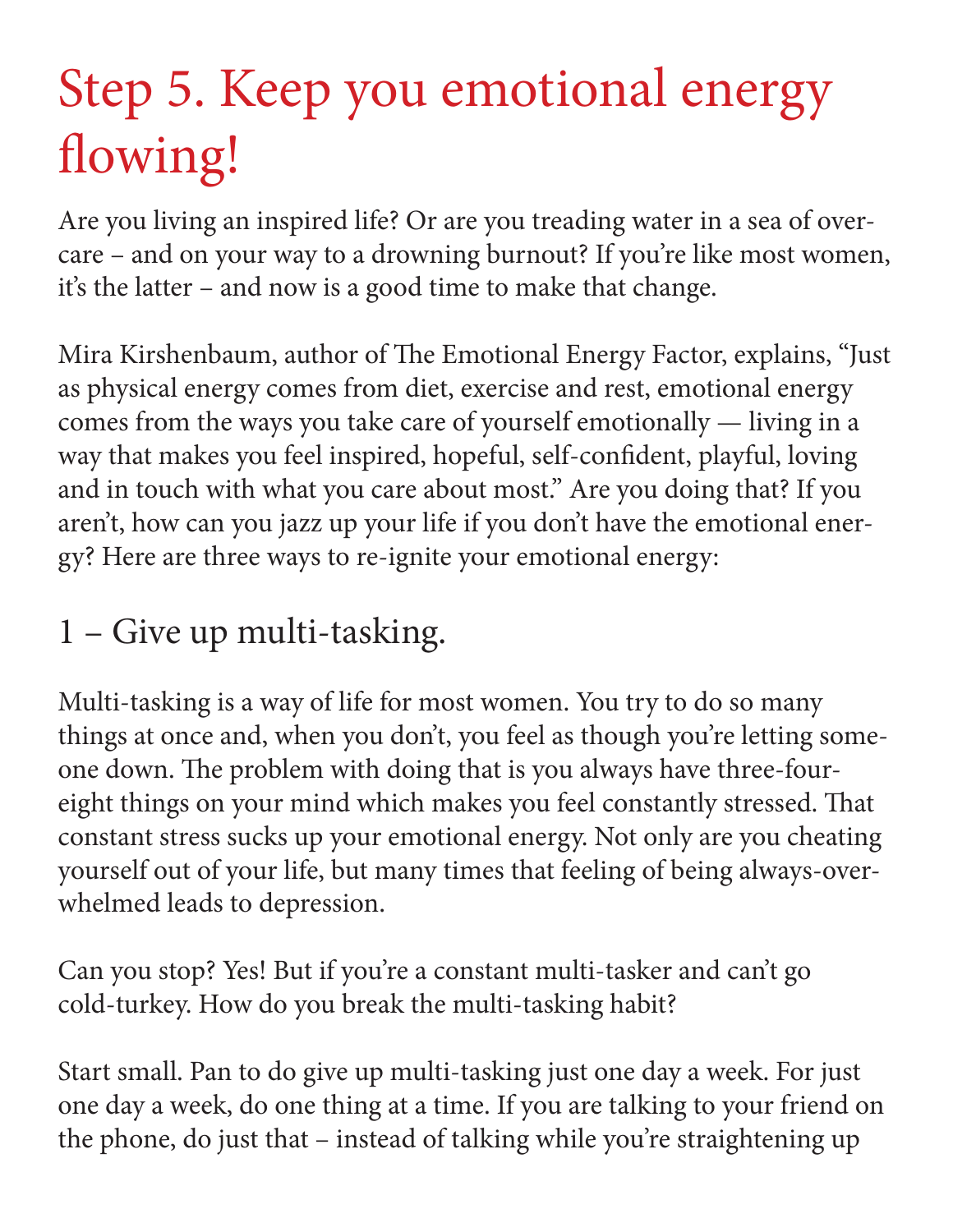the kitchen or taking a walk. If you are driving to work, do just that – instead of putting on make-up, thinking about the meeting you're going to later, or what to have for dinner and where you need to stop to get it. Just talk or walk or drive. If you are cleaning, do just that and don't allow someone to distract you with a request for help. One thing at a time. At the end of the day, ask yourself how you feel.

### 2 – Rethink what you love.

Life happens largely by habit. Maybe you have a habit of playing cards with the neighbors once a month, even though it's not as much fun as it once was. Or you go to the same restaurant all the time, even though the food isn't what it used to be. And do you still go to the shore each year even though, without the kids, it's a little boring.

Maybe you used to love those things, but now you've outgrown them and just haven't realized it. Doing the "same old same old" paralyzes your emotional energy. So challenge your status quo…

Ask yourself if you are still having fun with that card-playing couple or if you've grown tired of the same old snacks and same old jokes. Suggest doing something different.

Try a weekend of hiking in the mountains to see if you like it better than lying on the beach.

### 3 – End relationships with toxic people.

These are the people who take and take but give back almost nothing – or less. I call them "one-way streets." They complain about things, or always have some kind of drama going on, or manage to get in little digs that hurt your feelings. They need you and aren't afraid to ask for help, or they dump their emotional crap on you, even when you have plenty going on in your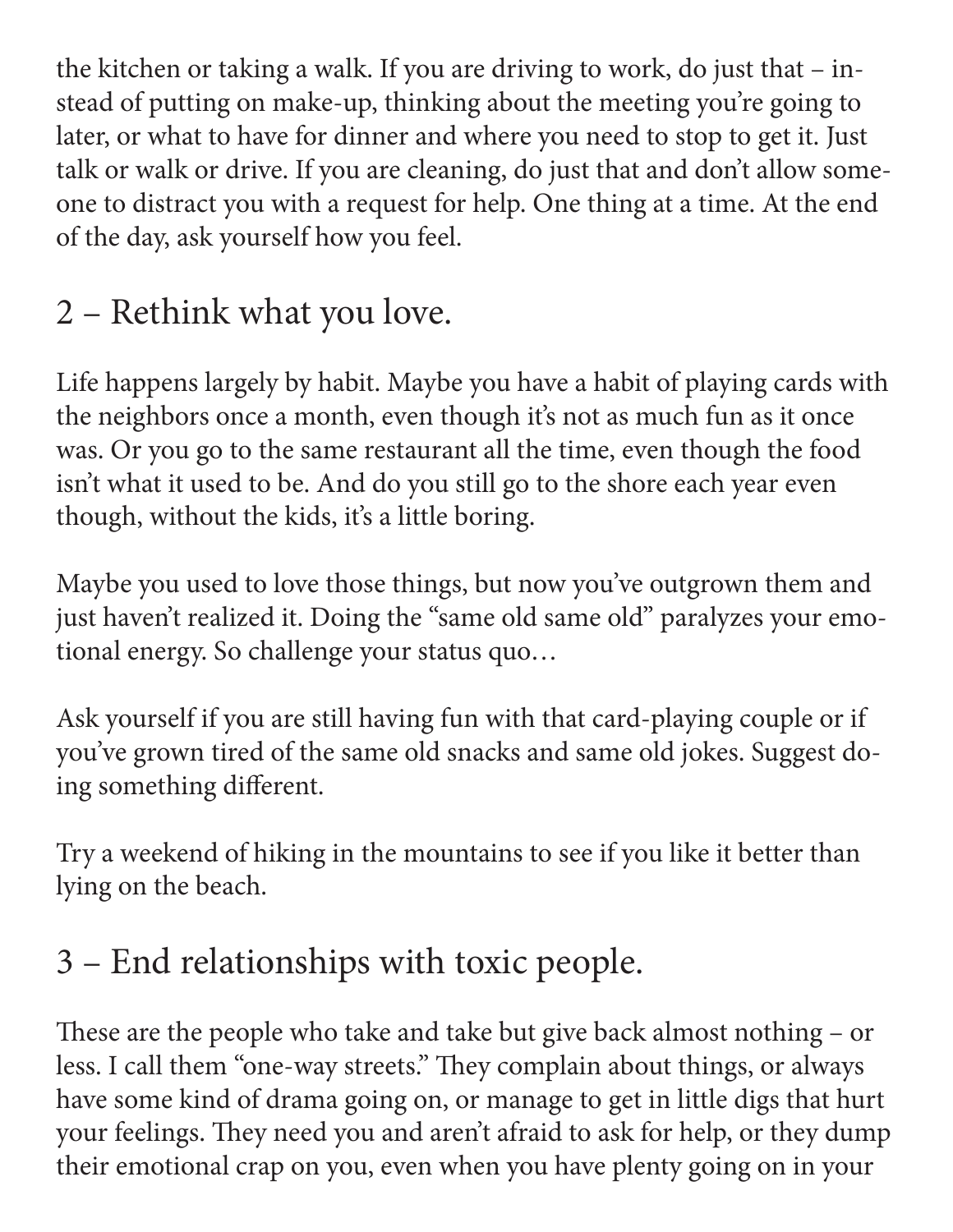own life. Then, when you need something from them, they have something else going on that keeps them from being there for you.

Listen, if you are eliminating certain foods because they aren't good for you, do the same with people who aren't good for you. **How to do it:**

Get too busy to always be there for them

Instead of just listening to their sad song and dance, ask them what they will do instead

If they constantly complain about the same thing (like the kid that is always in trouble but who they constantly enable), tell them you don't want to hear any more until they start taking action – and then change the subject.

Eventually they will find someone else to replace you.

Sometimes we all get into habits that made sense in the past but no longer serve a purpose or make us feel good – but we still keep doing them out of obligation, loyalty or habit. Doing that leads to emotional boredom and an uninspired life…and a ton of regrets.

Shaking things up will feel a little uncomfortable and a bit scary at first, but that's what victory is all about – moving out of the comfort zone and into the great expression of who you really are.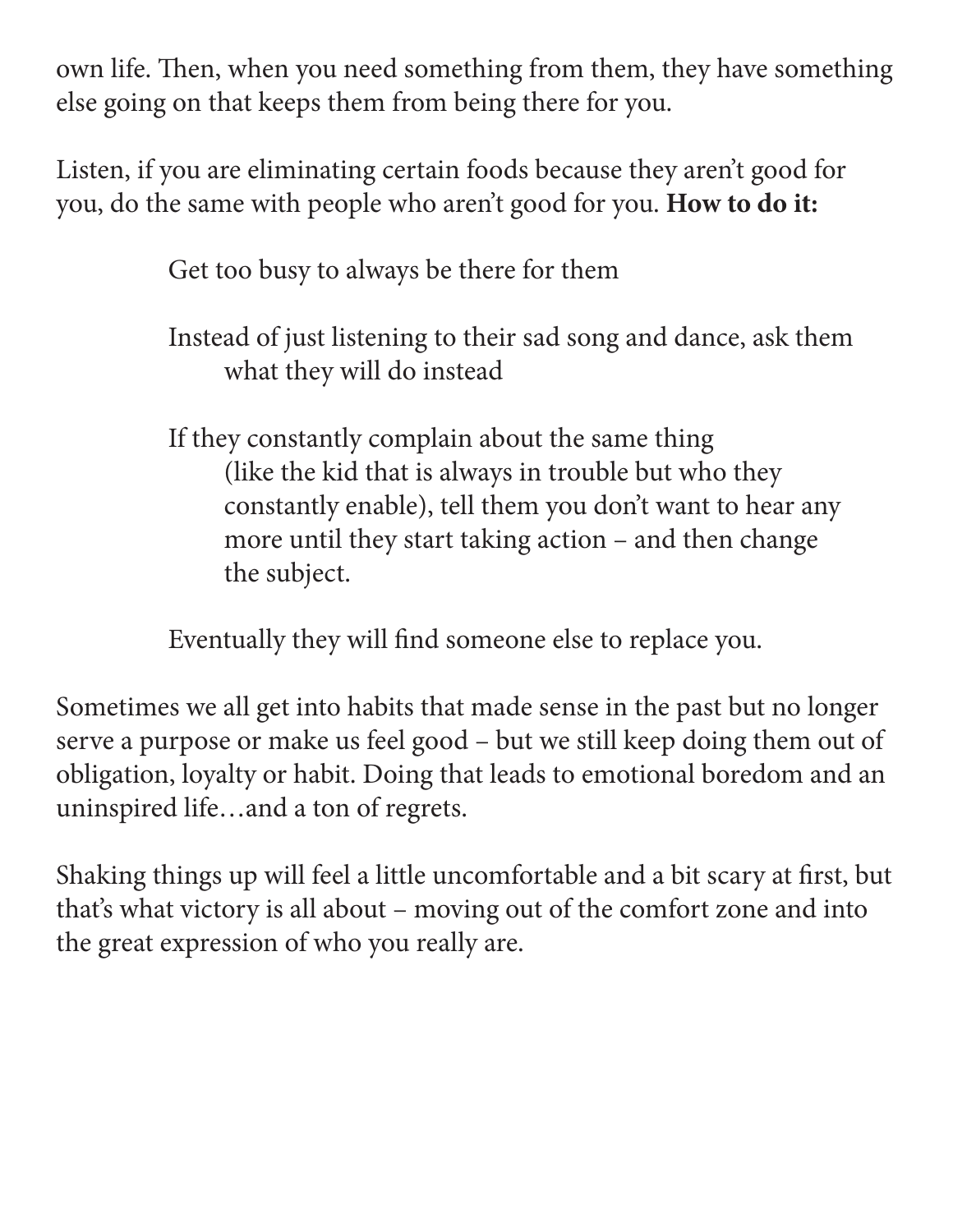**Victory Stretch** is the stretch you make out of your comfort zone to get from where you are now to where you want to be, **your best life.**